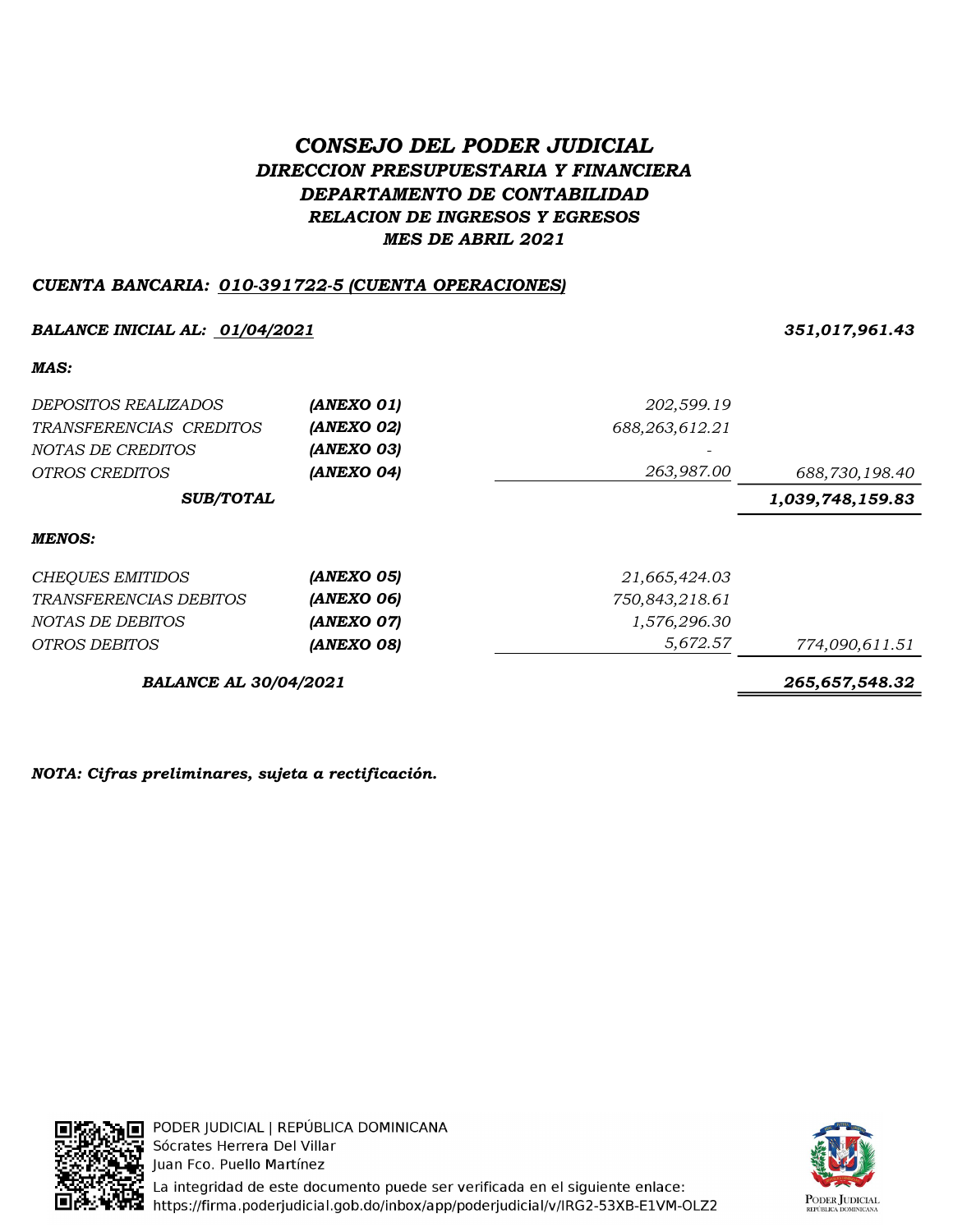# DIRECCION PRESUPUESTARIA Y FINANCIERA DEPARTAMENTO DE CONTABILIDAD RELACION DE INGRESOS Y EGRESOS MES DE ABRIL 2021 CONSEJO DEL PODER JUDICIAL

ANEXO 01

### RELACION DE DEPOSITOS MES DE ABRIL 2021

| <b>FECHA</b> | NUM.  | <b>DESCRIPCION</b>                                                    | <b>VALOR RD\$</b> |
|--------------|-------|-----------------------------------------------------------------------|-------------------|
| 05/04/2021   | 12690 | PAGO CUENTAS POR COBRAR A JUECES DE LA 2DA. SALA SCJ                  | 47,102.00         |
| 06/04/2021   | 12691 | REPOSICION DE CARNET, FA-NOS.16528 Y 16529                            | 200.00            |
| 06/04/2021   | 12692 | * ANULADO *                                                           |                   |
| 07/04/2021   | 12693 | FOTOCOPIAS TIRADAS PALACIO JUSTICIA DE LAS CORTES DE APEL. D.N. MES   | 5,164.40          |
| 07/04/2021   | 12694 | FONDO VIATICOS Y DEITAS D/F 6/4/2021 VALE 3378, NO LE CORRESP. DESA   | 400.00            |
| 09/04/2021   | 12695 | DEV. FONDO VIATICOS Y DIETAS D/F 15-03-2021, VALE NO. 3303 NO LE COR. | 3,600.00          |
| 09/04/2021   | 12696 | DESC. SEGURO MEDICO A EMPL SALIENTE S/A. 129266 S/CK 126988.          | 4,851.00          |
| 14/04/2021   | 12697 | PAGO DESC. SEG. MED.S/AUT. 129267 S/CK. NO126997. FA-16549.           | 57,776.00         |
| 14/04/2021   | 12698 | <b>REPOSICION DE CARNET</b>                                           | 500.00            |
| 20/04/2021   | 12699 | REPOSICION DE CARNET, FA-16550.                                       | 300.00            |
| 20/04/2021   | 12700 | REPOSICION DE CARNET, FA-16553                                        | 200.00            |
| 20/04/2021   | 12701 | INGRESOS VARIOS FA-16551 Y FA-16552.                                  | 2,400.00          |
| 21/04/2021   | 12702 | FOTOCOPIAS TIRADAS EN EL D.J. DE LAS MATAS DE FARFAN, COMPROB. NO.    | 1,500.00          |
| 21/04/2021   | 12703 | REPOSICION DE CARNET, FA-16555                                        | 300.00            |
| 23/04/2021   | 12704 | REPOSICION DE CARNET, FA-16561                                        | 300.00            |
| 29/04/2021   | 12705 | REPOSICION DE CARNET, FA-16571.                                       | 100.00            |
| 29/04/2021   | 12706 | CHEQUE PENDIENTE DE PAGO POR MAS DE UN AÑO, FA-16572 CK. NO. 4100     | 18,000.00         |
| 30/04/2021   | 12707 | DEVOLUCION DE VALORES POR RESCISION DE CONTRATO ALQUILER LOCAL        | 49,500.00         |
| 30/04/2021   | 12708 | DESC. SEG. HIJO MAYORES DE 21 AÑOS, SEG, MED MAX Y PLATINUM, RI-179   | 10,379.00         |
| 30/04/2021   | 12709 | ERROR AL GENERAR LA AUTORIZACION                                      | 26.79             |
|              |       | TOTAL RD\$                                                            | 202,599.19        |
|              |       |                                                                       |                   |

ANEXO 02

#### RELACION DE TRANSFERENCIAS CREDITOS MES DE ABRIL 2021

| <b>FECHA</b>      | NUM. | <b>DESCRIPCION</b>                     | <b>VALOR RDS</b> |
|-------------------|------|----------------------------------------|------------------|
| <i>06/04/2021</i> |      | 1119 FONDO DE PENSIONES Y JUBILACIONES | 2,358,11         |
| <i>13/04/2021</i> |      | 1120 CONSEJO DEL PODER JUDICIAL        | 680,882,82       |

 $S$   $2,358,111.79$ 680,882,821.83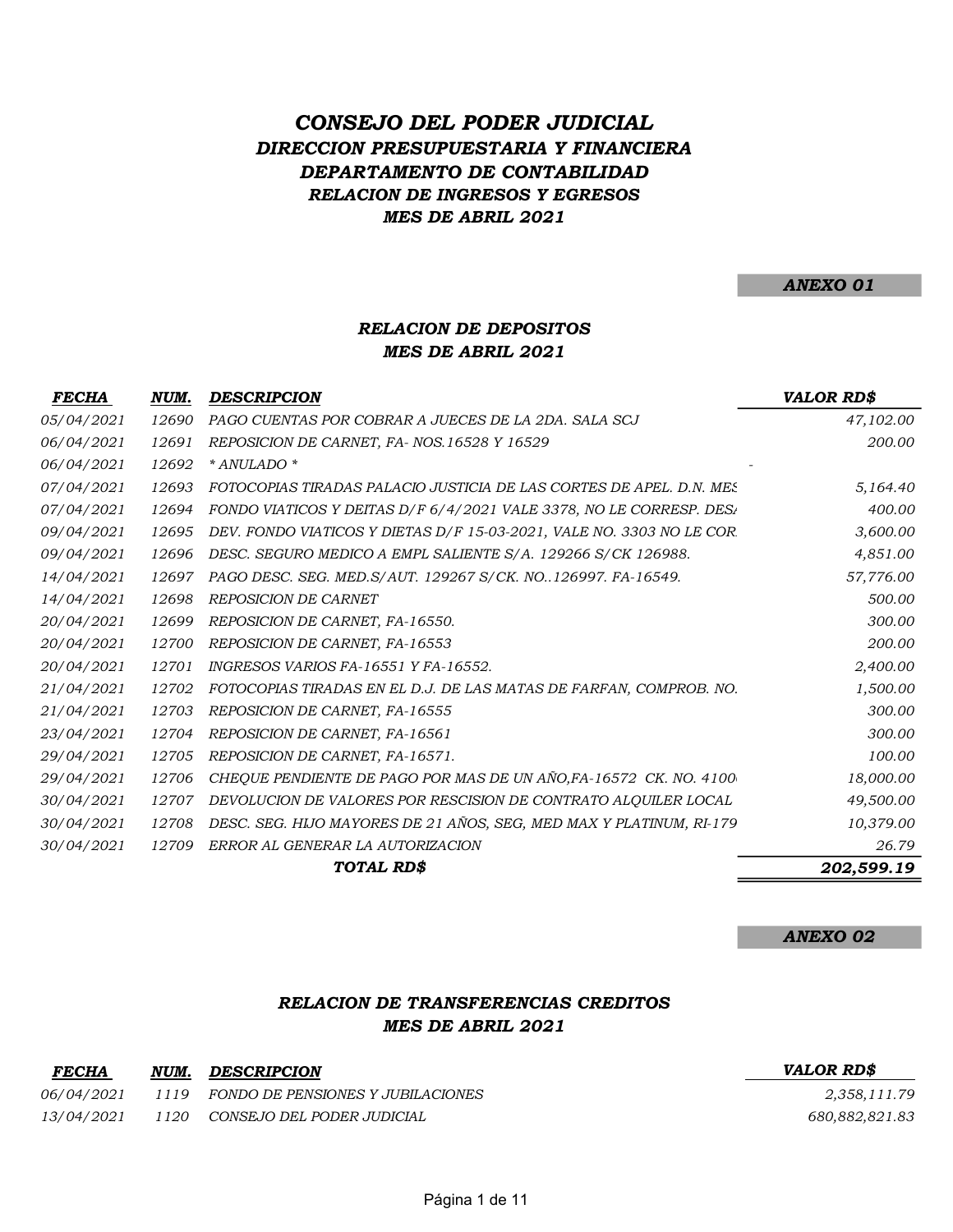| <i>22/04/2021</i> | 1121 | CONSEJO DEL PODER JUDICIAL                                    | 4,627,943.32   |
|-------------------|------|---------------------------------------------------------------|----------------|
| 22/04/2021        | 1122 | CONSEJO DEL PODER JUDICIAL                                    | 57,991.20      |
| <i>22/04/2021</i> | 1123 | CONSEJO DEL PODER JUDICIAL                                    | 5,250.00       |
| <i>28/04/2021</i> | 1124 | ESCUELA NACIONAL DE LA JUDICATURA                             | 163,835.00     |
| <i>28/04/2021</i> | 1125 | ESCUELA NACIONAL DE LA JUDICATURA                             | 17,556.00      |
| 30/04/2021        | 1126 | COMPANIA DOMINICANA DE TELEFONOS, S.A. CONTRATO 1000000001006 | 50,103.07      |
| <i>30/04/2021</i> | 1127 | PROCURADURIA GENERAL DE LA REPUBLICA DOMINICANA               | 100,000.00     |
|                   |      | TOTAL RD\$                                                    | 688,263,612.21 |

#### ANEXO 03

### RELACION NOTAS DE CREDITOS MES DE ABRIL 2021

| FECHA | NUM. | <b>DESCRIPCION</b> | <b>VALOR RD\$</b>        |
|-------|------|--------------------|--------------------------|
|       |      |                    | 0.00                     |
|       |      | TOTAL RD\$         | $\overline{\phantom{0}}$ |

ANEXO 04

### MES DE ABRIL 2021 RELACION OTROS CREDITOS

| <b>FECHA</b>      | NUM.  | <b>DESCRIPCION</b>                              | <b>VALOR RD\$</b> |
|-------------------|-------|-------------------------------------------------|-------------------|
| 30/04/2021        | 88461 | DEPOSITO CONFECCION CARNET                      | 100.00            |
| <i>30/04/2021</i> | 253   | HOGAR DE DIA DE ANCIANOS DE CABRAL, CHO. 88931  | 238,600.00        |
| <i>30/04/2021</i> | 88464 | JOSE ANTONIO HOLGUIN COLON, CHO 88981           | 4,500.00          |
| <i>28/04/2021</i> | 88463 | DONATILA HERNANDEZ DE MARTINEZ, CHO 88048       | 6,000.00          |
| <i>28/04/2021</i> |       | 88962 PAULINO AMILCAR REYES ROSARIO, CHO. 88962 | 14,787.00         |
|                   |       | TOTAL RD\$                                      | 263,987.00        |

#### ANEXO 05

#### RELACION DE CHEQUES EMITIDOS MES DE ABRIL 2021

| <b>FECHA</b> | NUM. | BENEFICIARIO                               | <i><b>VALOR RDS</b></i> |
|--------------|------|--------------------------------------------|-------------------------|
| 06/04/2021   |      | 89124    EUGENIO ANT. VILLANUEVA VELEZ     | 5.400.00                |
|              |      | 06/04/2021 89125 JUANA E. FALCON RODRIGUEZ | 2,250.00                |
|              |      | 06/04/2021 89126 LILIANNE JOSEPH           | 56,700.00               |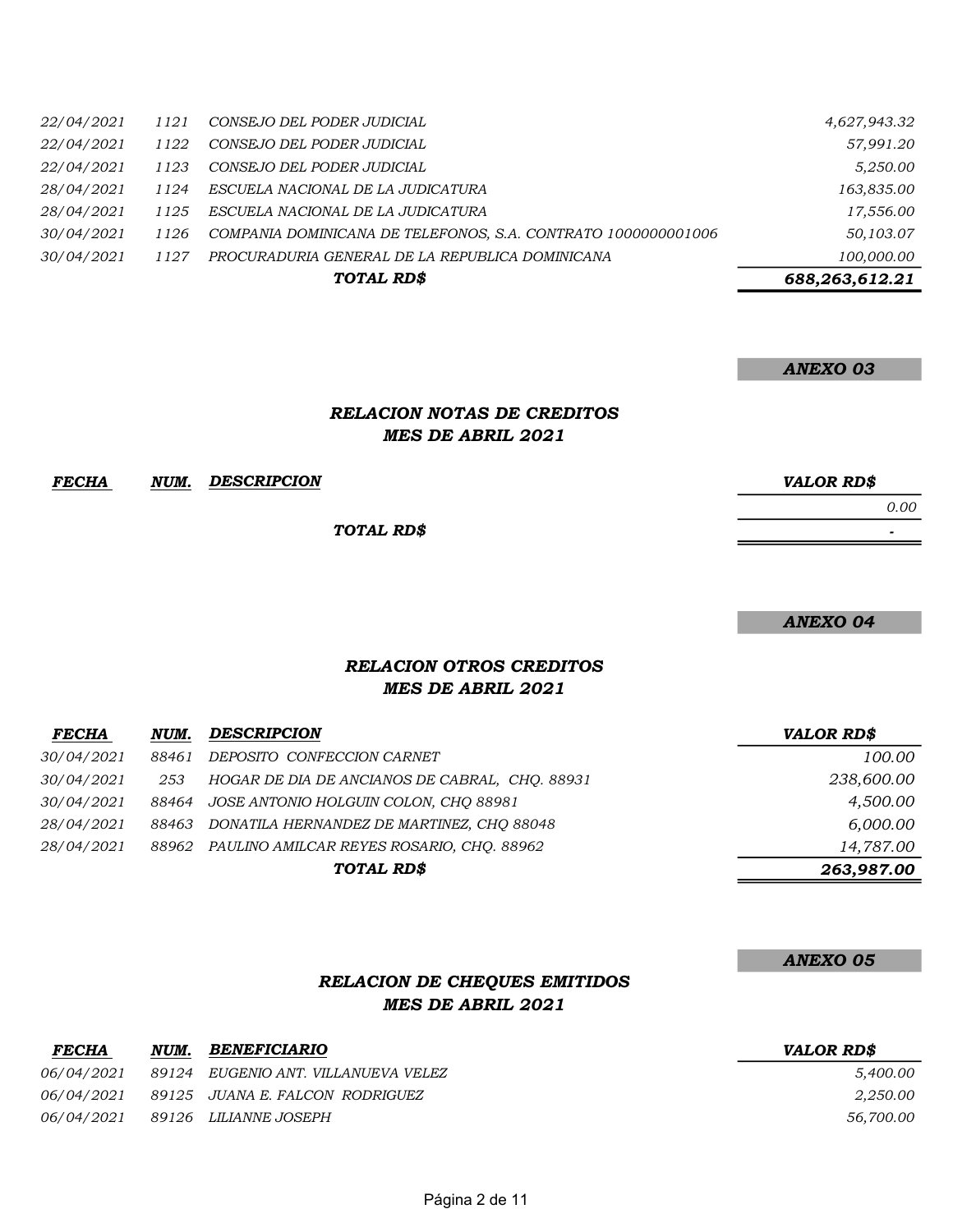| 06/04/2021        | 89127 | <b>MIGUEL EXAVIER SANO</b>             | 13,500.00  |
|-------------------|-------|----------------------------------------|------------|
| 06/04/2021        | 89128 | RAMONA M. DE LA ALT. CORNIELLE MENDOZA | 1,350.00   |
| 06/04/2021        | 89129 | REGINO ANTONIO FERNANDEZ AMADOR        | 6,075.00   |
| 06/04/2021        | 89131 | VILOMAR RICHEMOND                      | 2,025.00   |
| 06/04/2021        | 89132 | VILOMA RICHEMOND                       | 268,311.08 |
| 06/04/2021        | 89133 | RAMONA JACQUELINE BAUTISTA TEJEDA      | 105,174.00 |
| 06/04/2021        | 89134 | BREIDIS L. DE LA PAZ NIN               | 8,684.80   |
| 06/04/2021        | 89135 | YAINA Y. SANCHEZ LANTIGUA              | 19,162.53  |
| 06/04/2021        | 89136 | CLARINET DE LOS SANTOS MENDEZ          | 57,790.00  |
| 07/04/2021        | 89137 | BREIDIS L. DE LA PAZ NIN               | 12,970.00  |
| 07/04/2021        | 89138 | CLARINET DE LOS SANTOS MENDEZ          | 14,345.98  |
| 08/04/2021        | 89139 | <b>WADELIN SANCHEZ GARCIA</b>          | 74,690.00  |
| 08/04/2021        | 89140 | BREIDIS L. DE LA PAZ NIN               | 61,910.00  |
| 08/04/2021        | 89141 | BREIDIS L. DE LA PAZ NIN               | 87,400.00  |
| 12/04/2021        | 89142 | BREIDIS L. DE LA PAZ NIN               | 13,341.00  |
| <i>12/04/2021</i> | 89143 | <b>CLARINET DE LOS SANTOS MENDEZ</b>   | 10,909.45  |
| 12/04/2021        | 89144 | <b>JAZMIN O. VERAS SABES</b>           | 342,140.00 |
| <i>12/04/2021</i> | 89145 | BREIDIS L. DE LA PAZ NIN               | 17,029.90  |
| 12/04/2021        | 89146 | WADELIN SANCHEZ GARCIA                 | 25,225.95  |
| 12/04/2021        | 89147 | MARYBEL MEJIA ESPINAL                  | 51,260.00  |
| <i>12/04/2021</i> | 89148 | BREIDIS L. DE LA PAZ NIN               | 183,200.00 |
| 13/04/2021        | 89149 | BREIDIS L. DE LA PAZ NIN               | 16,587.35  |
| 13/04/2021        | 89150 | PAMELA A. VERAS                        | 16,341.01  |
| 15/04/2021        | 89151 | CLARINET DE LOS SANTOS MENDEZ          | 181,100.00 |
| 15/04/2021        | 89152 | BREIDIS L. DE LA PAZ NIN               | 18,037.06  |
| 16/04/2021        | 89153 | ADDERLYN RODRIGUEZ CUEVAS              | 108,220.00 |
| 16/04/2021        | 89154 | BREIDIS L. DE LA PAZ NIN               | 158,100.00 |
| 19/04/2021        | 89155 | BREIDIS L. DE LA PAZ NIN               | 385,484.00 |
| 19/04/2021        | 89156 | BREIDIS L. DE LA PAZ NIN               | 21,627.66  |
| 19/04/2021        | 89157 | YAINA Y. SANCHEZ LANTIGUA              | 10,116.11  |
| 19/04/2021        | 89158 | YAINA Y. SANCHEZ LANTIGUA              | 9,973.95   |
| 20/04/2021        | 89159 | ADDERLYN RODRIGUEZ CUEVAS              | 172,413.17 |
| 20/04/2021        | 89160 | AUDRI L. REYES ECHAVARRIA              | 7,078.74   |
| 20/04/2021        | 89161 | CESAR LUCIANO BENOIT                   | 12,835.81  |
| 20/04/2021        | 89162 | MARYBEL MEJIA ESPINAL                  | 3,799.93   |
| 22/04/2021        | 89163 | ADDERLYN RODRIGUEZ CUEVAS              | 200,300.00 |
| 22/04/2021        | 89164 | BREIDIS L. DE LA PAZ NIN               | 54,600.00  |
| 22/04/2021        | 89165 | BREIDIS L. DE LA PAZ NIN               | 202,164.44 |
| 22/04/2021        | 89166 | AUDRI L. REYES ECHAVARRIA              | 14,377.72  |
| 22/04/2021        | 89167 | MARLENIS ALTAGRACIA PEREZ PEREZ        | 8,697.13   |
| 22/04/2021        | 89168 | CARLOS E. MERCEDES                     | 4,534.51   |
| 22/04/2021        | 89169 | GILKANIA M. PADILLA PEÑA               | 17,553.76  |
| 23/04/2021        | 89170 | CESAR LUCIANO BENOIT                   | 131,610.00 |
| 23/04/2021        | 89171 | BREIDIS L. DE LA PAZ NIN               | 359,152.25 |
| 26/04/2021        | 89172 | AUDRI L. REYES ECHAVARRIA              | 295,610.00 |
| 26/04/2021        | 89173 | BREIDIS L. DE LA PAZ NIN               | 18,005.00  |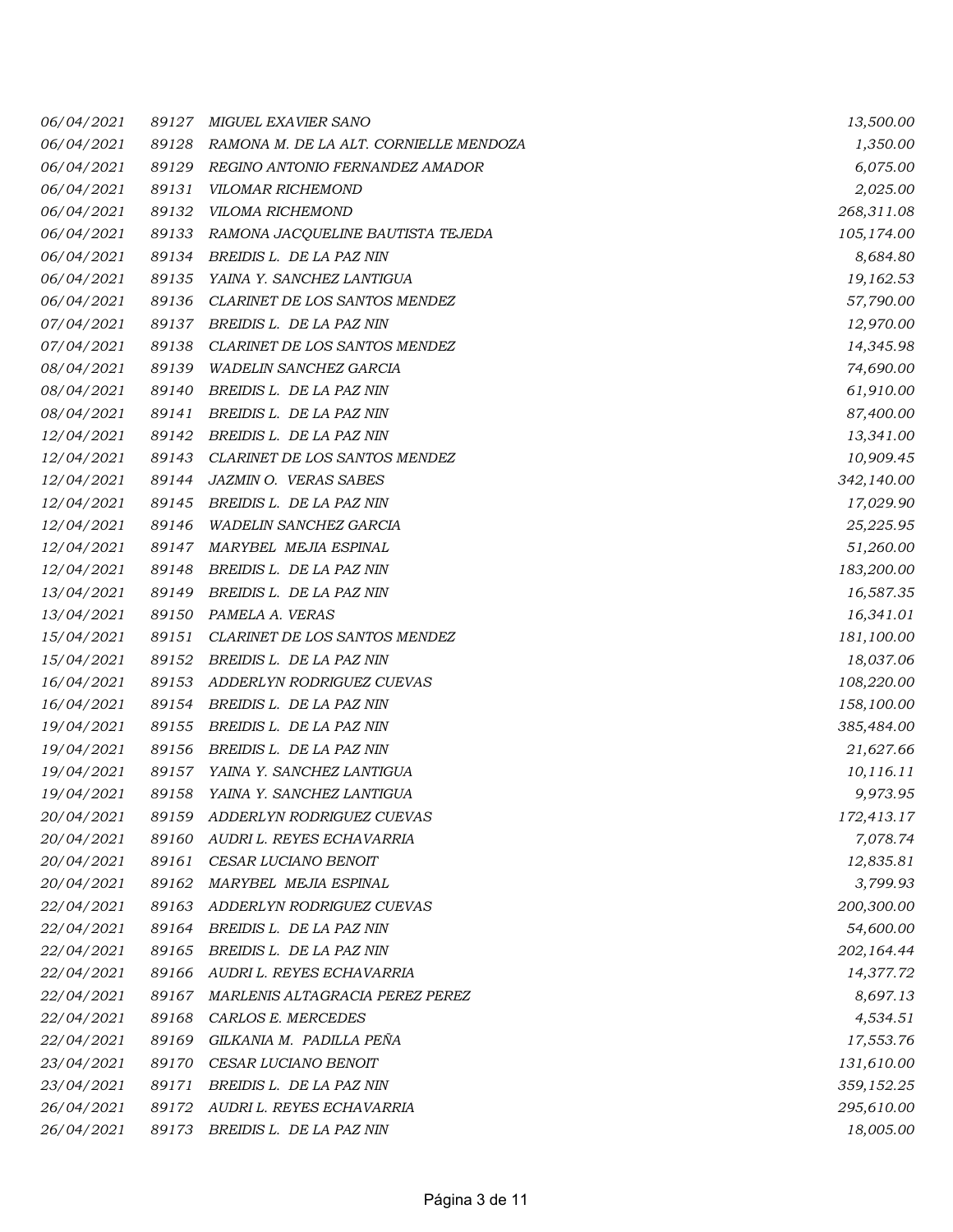| 26/04/2021 | 89174 | <b>WADELIN SANCHEZ GARCIA</b>                          | 208,739.38 |
|------------|-------|--------------------------------------------------------|------------|
| 26/04/2021 | 89175 | AUDRI L. REYES ECHAVARRIA                              | 32,489.74  |
| 26/04/2021 | 89176 | GILKANIA M. PADILLA PEÑA                               | 14,705.00  |
| 26/04/2021 | 89177 | ISAMAR ESPINOSA URBAEZ                                 | 7,265.00   |
| 27/04/2021 | 89178 | JAZMIN O. VERAS SABES                                  | 5,000.00   |
| 27/04/2021 | 89179 | CLUB DEPORTIVO, SOCIAL Y CULTURAL VILLA FRANCISCA INC. | 6,000.00   |
| 27/04/2021 | 89180 | DONATILA HERNANDEZ DE MARTINEZ                         | 35,399.70  |
| 27/04/2021 | 89181 | JAVIER ERNESTO CALDERON HERNANDEZ                      | 20,059.20  |
| 27/04/2021 | 89182 | <b>JAVIER ERNESTO CALDERON HERNANDEZ</b>               | 328,186.69 |
| 27/04/2021 | 89183 | CARLOS SILVERIO NUÑEZ                                  | 6,250.00   |
| 27/04/2021 | 89184 | JULIO DEL ROSARIO MEJIA                                | 10,000.00  |
| 27/04/2021 | 89185 | RAMONA MILANDA DIAZ PEREZ                              | 9,000.00   |
| 27/04/2021 | 89186 | MAYRA MINLLETY                                         | 7,000.00   |
| 27/04/2021 | 89187 | LEONIDAS GARABITOS R. DE SOTO                          | 15,000.30  |
| 27/04/2021 | 89188 | ANA FRANCISCA MONTAS DUVERGE DE GARCIA                 | 8,010.00   |
| 27/04/2021 | 89189 | FRANCISCO ALEIXIS RODRIGUEZ PEREZ                      | 6,000.00   |
| 27/04/2021 | 89190 | AYUNTAMIENTO MUNICIPAL DE SABANA IGLESIA               | 20,000.00  |
| 27/04/2021 | 89191 | ANDREA BRUNILDA GUTIERREZ BELLO                        | 3,000.00   |
| 27/04/2021 | 89192 | ELBA ROSA CABRERA                                      | 5,490.00   |
| 27/04/2021 | 89193 | ROSA MIRTEA TRIGO GONZALEZ                             | 6,300.00   |
| 27/04/2021 | 89194 | LUIS PIÑA LEBRON                                       | 6,300.00   |
| 27/04/2021 | 89195 | MAYRA HIDELFONZA UREÑA SANCHEZ                         | 40,500.00  |
| 27/04/2021 | 89196 | KELVIZ JOSE PARRA                                      | 33,000.00  |
| 27/04/2021 | 89197 | ASOCIACION DOM. PARA EL DESARROLLO DE LA MUJER         | 15,000.00  |
| 27/04/2021 | 89198 | MANUEL ENRIQUE MARTINEZ ACEVEDO                        | 12,000.00  |
| 27/04/2021 | 89199 | LUCILA EDILIA ALCANTARA GRULLON                        | 30,000.00  |
| 27/04/2021 | 89200 | <b>MARCOS CASSO</b>                                    | 20,000.00  |
| 27/04/2021 | 89201 | NELSON ANTONIO JEREZ PAULINO                           | 6,795.00   |
| 27/04/2021 | 89202 | VENTURA PEGUERO MARIA                                  | 8,100.00   |
| 27/04/2021 | 89203 | TERESA ONDINA HERNANDEZ MARTINEZ                       | 4,000.00   |
| 27/04/2021 | 89204 | <b>JUANA REYES</b>                                     | 4,000.00   |
| 27/04/2021 | 89205 | JULIAN RODRIGUEZ MATEO                                 | 1,000.00   |
| 27/04/2021 | 89206 | MARIA FRANCISCA ALCANTARA                              | 4,000.00   |
| 27/04/2021 | 89207 | ROSA BAEZ DE FERRERAS                                  | 3,600.00   |
| 27/04/2021 | 89208 | LEDA MARIA FELIZ                                       | 600.00     |
| 27/04/2021 | 89209 | MILADYS MATEO FLORIAN                                  | 10,000.00  |
| 27/04/2021 | 89210 | JULIO ANIBAL CARVAJAL MEDINA                           | 7,920.00   |
| 27/04/2021 | 89211 | EDWARD LEONIDAS PEREZ FERNANDEZ                        | 54,000.00  |
| 27/04/2021 | 89212 | MIGUEL ANGEL REYES PICHARDO                            | 50,000.00  |
| 27/04/2021 | 89213 | TOMAS VICENTE DIAZ CACERES                             | 9,000.00   |
| 27/04/2021 | 89214 | TOMAS VICENTE DIAZ CACERES                             | 5,548.50   |
| 27/04/2021 | 89215 | MARGARITA ROSARIO HERNANDEZ                            | 6,000.00   |
| 27/04/2021 | 89216 | BIENVENIDO EVELINO NORMAN CORADIN                      | 4,500.00   |
| 27/04/2021 | 89217 | JOSE ANTONIO HOLGUIN COLON                             | 7,000.00   |
| 27/04/2021 | 89218 | OLIMPIA DEL ROSARIO PENA PENA                          | 5,400.00   |
| 27/04/2021 | 89219 | ANATOLIA TORIBIO ACOSTA DE CABREJA                     | 5,400.00   |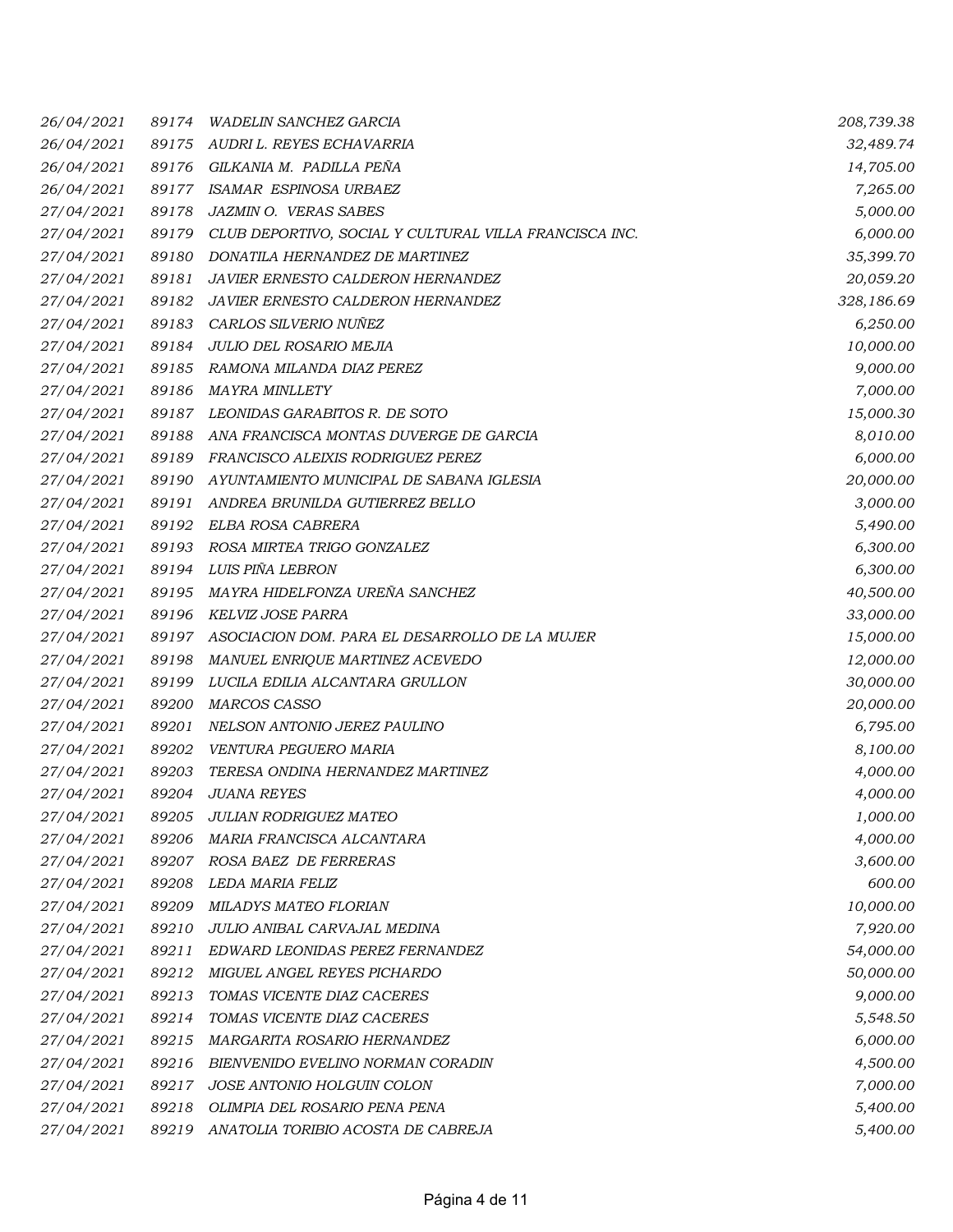| 27/04/2021 | 89220 | CLARA JOSEFINA BUTTEN VARONA                                    | 8,000.00      |
|------------|-------|-----------------------------------------------------------------|---------------|
| 27/04/2021 | 89221 | <b>CARLOS AMIRO FINKE</b>                                       | 34,000.00     |
| 27/04/2021 | 89222 | LIGA DEPORTIVA ABORIGEN, INC. O RAFAEL EDUARDO FRANJUL PIMENTEL | 23,111.17     |
| 27/04/2021 | 89223 | <b>GERSON SOLIS ENCARNACION</b>                                 | 6,930.95      |
| 27/04/2021 | 89224 | MARYBEL MEJIA ESPINAL                                           | 254,370.00    |
| 27/04/2021 | 89225 | BREIDIS L. DE LA PAZ NIN                                        | 62,020.00     |
| 27/04/2021 | 89226 | BREIDIS L. DE LA PAZ NIN                                        | 9,228.00      |
| 27/04/2021 | 89227 | GILKANIA M. PADILLA PEÑA                                        | 19,996.28     |
| 29/04/2021 | 89228 | PAMELA A. VERAS                                                 | 26,464.85     |
| 30/04/2021 | 89229 | MARYBEL MEJIA ESPINAL                                           | 275,835.00    |
| 30/04/2021 | 89230 | BREIDIS L. DE LA PAZ NIN                                        | 166,470.00    |
| 30/04/2021 | 89231 | BREIDIS L. DE LA PAZ NIN                                        | 173,735.85    |
| 30/04/2021 | 89232 | AUDRI L. REYES ECHAVARRIA                                       | 19,352.26     |
| 30/04/2021 | 89233 | PAMELA A. VERAS                                                 | 16,071.26     |
| 30/04/2021 | 89234 | MIGUEL A. CUEVAS BAEZ                                           | 337,300.00    |
| 30/04/2021 | 89235 | BREIDIS L. DE LA PAZ NIN                                        | 20,284.68     |
| 30/04/2021 | 89236 | PAMELA A. VERAS                                                 | 13,239.94     |
| 30/04/2021 | 89237 | ADDERLYN RODRIGUEZ CUEVAS                                       | 16,483.97     |
| 30/04/2021 | 89238 | YISEIDY DEL C. CRUZ SILVESTRE                                   | 18,119.59     |
| 30/04/2021 | 89239 | COLECTOR DE IMPUESTOS INTERNOS                                  | 1,811.96      |
| 30/04/2021 | 89240 | COLEGIO DOM INGS AROS AGRIMENS                                  | 6,280,514.99  |
| 30/04/2021 | 89241 | COLECTOR DE IMPUESTOS INTERNOS                                  | 6,355,960.29  |
| 30/04/2021 | 89242 | COLECTOR DE IMPUESTOS INTERNOS                                  | 2,549,400.19  |
|            |       | TOTAL COLECTOR DE IMPUESTOS INTERNOS                            | 21,665,424.03 |

## ANEXO 06

## RELACION DE TRANSFERENCIAS DEBITOS MES DE ABRIL 2021

| <b>VALOR RD\$</b> |
|-------------------|
| 516,480.00        |
| 241,096.80        |
| 198,000.00        |
| 7,315.00          |
| 285.00            |
| 730,884.00        |
| 240,681.96        |
| 71,222.27         |
| 774,720.00        |
| 3,230.00          |
| 1,059,217.19      |
| 474.25            |
| 1,154,948.62      |
| 10,760.00         |
|                   |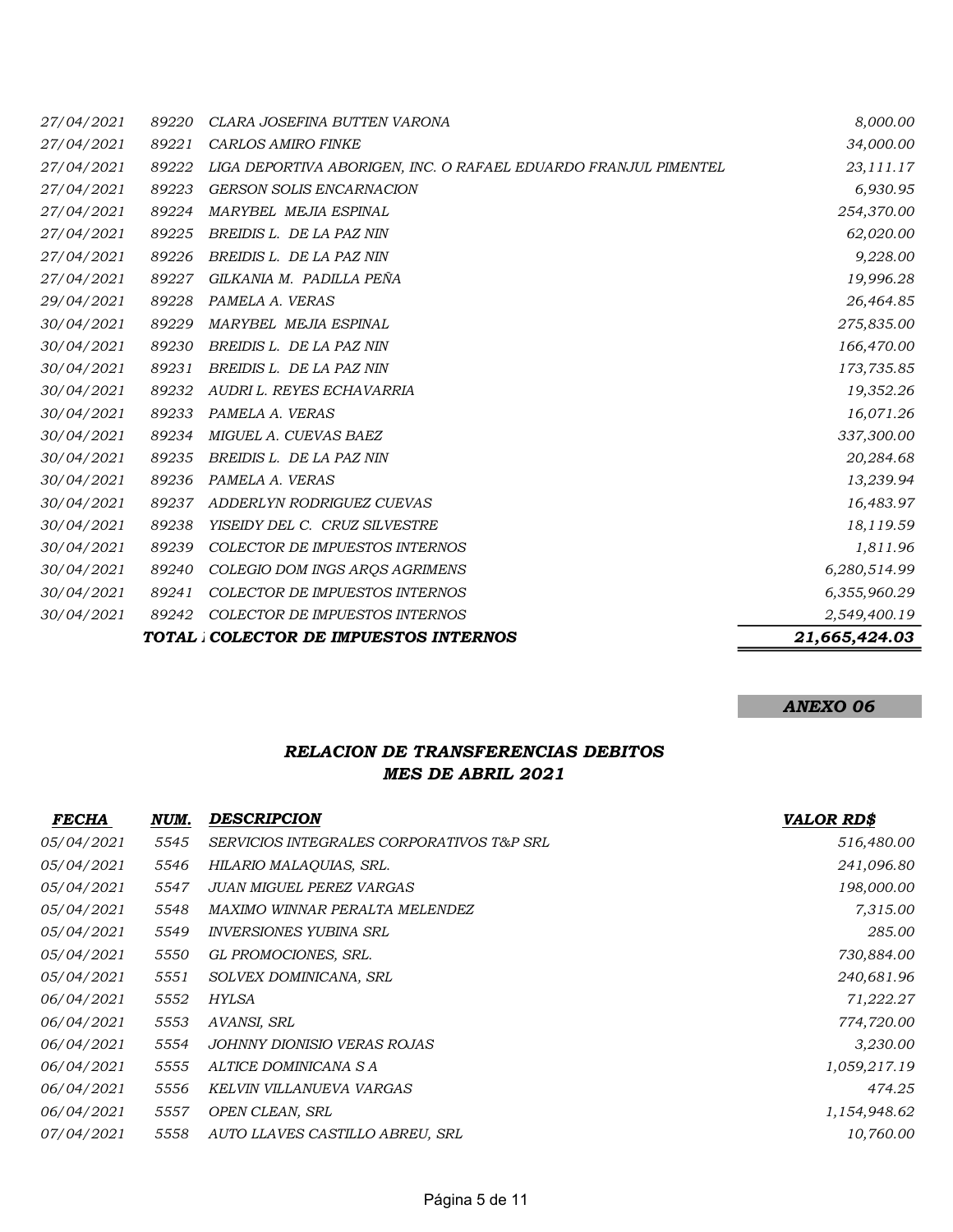| 07/04/2021        | 5559 | AGENCIAS GENERALES SRL                                         | 80,879.50    |
|-------------------|------|----------------------------------------------------------------|--------------|
| 07/04/2021        | 5560 | CENTRO AUTOMOTRIZ DURAN SRL                                    | 117,553.00   |
| 07/04/2021        | 5561 | <b>CLEAN STOP SRL</b>                                          | 29,735.90    |
| 07/04/2021        | 5562 | <b>IMAUTOMECHANIX SRL</b>                                      | 38,090.40    |
| 07/04/2021        | 5563 | MATOS & COMPANIA, SRL                                          | 238,112.45   |
| 07/04/2021        | 5564 | SANTO DOMINGO MOTORS COMPANY, S. A.                            | 11,376.89    |
| 07/04/2021        | 5565 | PSICOLOGAS                                                     | 35,640.00    |
| 07/04/2021        | 5566 | <b>JUECES</b>                                                  | 184,779.81   |
| 08/04/2021        | 5567 | EDITORA HOY, SAS                                               | 282,500.00   |
| 08/04/2021        | 5568 | <b>REFRICOMFORT SRL</b>                                        | 1,695.00     |
| 08/04/2021        | 5569 | CORPORACION DE ACUEDUCTO Y ALCANTARILLADO DE SANTIAGO (CORAAS/ | 597,252.00   |
| 08/04/2021        | 5570 | AGUA CRYSTAL, S. A.                                            | 113,392.00   |
| 08/04/2021        | 5571 | EXODO SOLUCIONES, SRL.                                         | 302,076.24   |
| 08/04/2021        | 5572 | ROGACI FINANCING & INVESTMENT SRL                              | 459,618.89   |
| 08/04/2021        | 5573 | WIND TELECOM, SA                                               | 256,968.02   |
| 08/04/2021        | 5574 | CONSEJO DEL PODER JUDICIAL                                     | 7,552,106.17 |
| 09/04/2021        | 5575 | PAPELES COMERCIALES DIANA, SA                                  | 2,647,477.00 |
| 09/04/2021        | 5576 | AMERIDENT GRUPO ODONTOLOGICO SRL                               | 43,700.00    |
| 09/04/2021        | 5577 | <b>MADEINSA SRL</b>                                            | 1,250,899.06 |
| 09/04/2021        | 5578 | GBM DOMINICANA S A                                             | 1,512,336.19 |
| 09/04/2021        | 5579 | PSICOLOGAS                                                     | 80,190.00    |
| 09/04/2021        | 5580 | PROCESADORA DE AGUA BRITO, SRL                                 | 1,898.10     |
| 09/04/2021        | 5581 | SANTO DOMINGO MOTORS COMPANY, S. A.                            | 49,248.12    |
| 09/04/2021        | 5582 | OFICINA UNIVERSAL, S. A.                                       | 16,918.36    |
| 09/04/2021        | 5583 | SINERGIT, S. A.                                                | 8,452.23     |
| 09/04/2021        | 5584 | GASTROLAND, SRL                                                | 42,611.88    |
| 09/04/2021        | 5585 | SILOSA EIRL                                                    | 481,927.65   |
| 09/04/2021        | 5586 | EMPRESA DISTRIBUIDORA DE ELECTRICIDAD DEL ESTE, S. A.          | 2,194,444.19 |
| <i>12/04/2021</i> | 5587 | MIGUELINA BUFFET, SRL                                          | 98,084.00    |
| 12/04/2021        | 5588 | MATERIALES INDUSTRIALES, SAS                                   | 12,702.89    |
| 12/04/2021        | 5589 | ROMACA INDUSTRIAL, S. A.                                       | 325,593.11   |
| 12/04/2021        | 5590 | IFA-TODOBOMBAS, SRL                                            | 220,226.81   |
| 12/04/2021        | 5591 | IQTEK SOLUTIONS, SRL                                           | 1,214,833.19 |
| <i>12/04/2021</i> | 5592 | EMPRESAS MACANGEL, SRL                                         | 30,688.12    |
| 12/04/2021        | 5593 | BANQUETES Y EVENTOS SUAREZ PUJALS SRL                          | 47,605.73    |
| 12/04/2021        | 5594 | JUAN MANUEL GUERRERO DE JESUS                                  | 225,000.00   |
| 12/04/2021        | 5595 | REFRIGERACION Y SERVICIOS INDUSTRIALES S A                     | 92,860.23    |
| 12/04/2021        | 5596 | CONSORCIO DE TARJETAS DOMINICANAS S A                          | 44,631.00    |
| 13/04/2021        | 5597 | CONFECCIONES & SOLUCIONES TEXTILES RADHAMES CSTRADHA SRL       | 21,096.53    |
| 13/04/2021        | 5598 | <b>ARTIEX SRL</b>                                              | 326,358.46   |
| 13/04/2021        | 5599 | SAN MIGUEL & CIA, S. R. L.                                     | 4,367.45     |
| 13/04/2021        | 5600 | CAFETERIA COMEDOR AMARILIS, SRL                                | 18,057.40    |
| 13/04/2021        | 5601 | <b>MULTIPERFORM SRL</b>                                        | 60,123.94    |
| 13/04/2021        | 5602 | ANA MARIA PETRONILA HERNANDEZ PEGUERO                          | 2,700.00     |
| 13/04/2021        | 5603 | GBM DOMINICANA S A                                             | 4,479,449.18 |
| 13/04/2021        | 5604 | RIKLIN NELSON PEÑA TREMOLS                                     | 28,500.00    |
|                   |      |                                                                |              |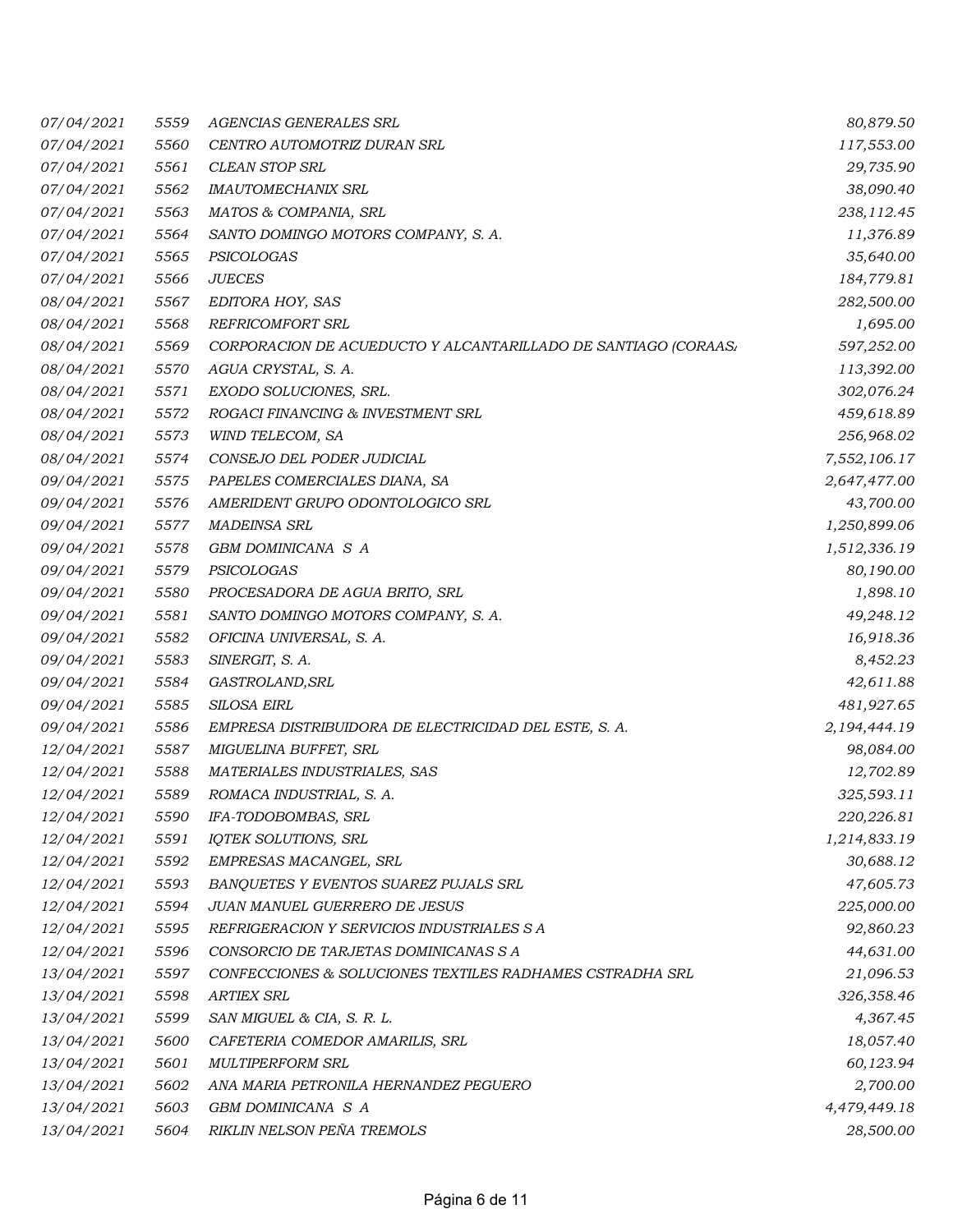| 13/04/2021 | 5605 | PLAZA LUPERON                                                      | 11,979.99      |
|------------|------|--------------------------------------------------------------------|----------------|
| 13/04/2021 | 5606 | SECURITY DEVELOPMENT CORPORATION, S. S., SRL                       | 3,228.00       |
| 14/04/2021 | 5607 | MIGUEL HERNANDEZ GALINDO                                           | 256,492.80     |
| 15/04/2021 | 5608 | POST DIGITAL AGENCY NR SRL                                         | 91,460.00      |
| 15/04/2021 | 5609 | ANA MARIA PETRONILA HERNANDEZ PEGUERO                              | 18,000.00      |
| 15/04/2021 | 5610 | COMPANIA DOMINICANA DE TELEFONOS, S.A.                             | 6,740,804.35   |
| 15/04/2021 | 5612 | NAP DEL CARIBE, INC                                                | 2,605,079.13   |
| 15/04/2021 | 5613 | <b>BLAJIM SRL</b>                                                  | 62,804.24      |
| 15/04/2021 | 5614 | LIMPIEZA EXPRESS, SRL                                              | 259,881.36     |
| 15/04/2021 | 5615 | <b>BIG FILMS, SRL</b>                                              | 45,192.00      |
| 15/04/2021 | 5616 | SYNTES S R L                                                       | 239,581.12     |
| 15/04/2021 | 5617 | PARQUE INDUSTRIAL DUARTE SRL                                       | 932,196.95     |
| 16/04/2021 | 5618 | EPSA-LABCO INGENIEROS CONSULTORES, S.A.                            | 1,877,167.91   |
| 19/04/2021 | 5619 | CORPORACION DE ACUEDUCTO Y ALCANTARILLADO DE SANTIAGO (CORAAS/     | 626,611.00     |
| 19/04/2021 | 5620 | PARQUE INDUSTRIAL DUARTE SRL                                       | 2,782.01       |
| 19/04/2021 | 5621 | <b>MADEINSA SRL</b>                                                | 398,723.64     |
| 19/04/2021 | 5622 | LA LUBRITEKA, SRL                                                  | 126,643.62     |
| 19/04/2021 | 5623 | SOLUCIONES INTEGRALES DE SERVICIOS DE APOYO A LA SALUD SISALUD, SI | 133,278.10     |
| 19/04/2021 | 5625 | GRUPO INGENIARQ SRL                                                | 1,115,969.68   |
| 19/04/2021 | 5626 | 7J ELECTRICOS Y SERVICIOS SRL                                      | 2,716.52       |
| 19/04/2021 | 5627 | PARQUE INDUSTRIAL DUARTE SRL                                       | 413,063.50     |
| 19/04/2021 | 5628 | RECICLA2 SRL                                                       | 583,593.22     |
| 19/04/2021 | 5629 | SPRINGDALE COMERCIAL SRL                                           | 413,241.00     |
| 19/04/2021 | 5630 | KHALICCO INVESTMENTS, SRL                                          | 61,527.53      |
| 19/04/2021 | 5631 | <b>MADEINSA SRL</b>                                                | 1,250,899.06   |
| 19/04/2021 | 5632 | AUTO LLAVES CASTILLO ABREU, SRL                                    | 16,215.50      |
| 19/04/2021 | 5633 | ESCUELA NACIONAL DE LA JUDICATURA                                  | 15,377,912.83  |
| 19/04/2021 | 5634 | LIMPIEZA EXPRESS, SRL                                              | 259,881.36     |
| 19/04/2021 | 5635 | 7J ELECTRICOS Y SERVICIOS SRL                                      | 11,361.02      |
| 19/04/2021 | 5636 | MAXIMO WINNAR PERALTA MELENDEZ                                     | 7,980.00       |
| 19/04/2021 | 5637 | FRANCISCO MARTINEZ                                                 | 9,500.00       |
| 19/04/2021 | 5638 | COLUMBUS NETWORKS DOMINICANA SA                                    | 459,676.30     |
| 19/04/2021 | 5639 | <b>MADEINSA SRL</b>                                                | 516,480.00     |
| 19/04/2021 | 5640 | <b>EMPLEADOS</b>                                                   | 350,700.00     |
| 20/04/2021 | 5641 | <b>JUECES</b>                                                      | 301,337.63     |
| 20/04/2021 | 5642 | SILOSA EIRL                                                        | 55,087.02      |
| 20/04/2021 | 5643 | TCONSEJO DEL PODER JUDICIAL                                        | 460,550,383.50 |
| 20/04/2021 | 5644 | INTER CON SECURITY SYSTEMS DR SRL                                  | 942,780.00     |
| 20/04/2021 | 5645 | <b>JURISDICCION INMOBILIARIA</b>                                   | 45,666,666.66  |
| 22/04/2021 | 5646 | LA LUBRITEKA, SRL                                                  | 17,468.67      |
| 22/04/2021 | 5647 | SABBAGH D ALESSANDRO HENRIQUEZ & ASOCIADOS SRL                     | 9,684.00       |
| 22/04/2021 | 5648 | ROGACI FINANCING & INVESTMENT SRL                                  | 21,520.00      |
| 22/04/2021 | 5649 | HUMANO SEGUROS S A                                                 | 4,719,882.15   |
| 22/04/2021 | 5650 | EDENORTE DOMINICANA, S. A.                                         | 3,361,303.88   |
| 22/04/2021 | 5651 | INTEGRANTES DEL CORO DEL PODER JUDICIAL                            | 63,000.00      |
| 22/04/2021 | 5652 | PERSONAL APOYO DE EQUIPOS DEPORTIVOS                               | 16,900.00      |
|            |      |                                                                    |                |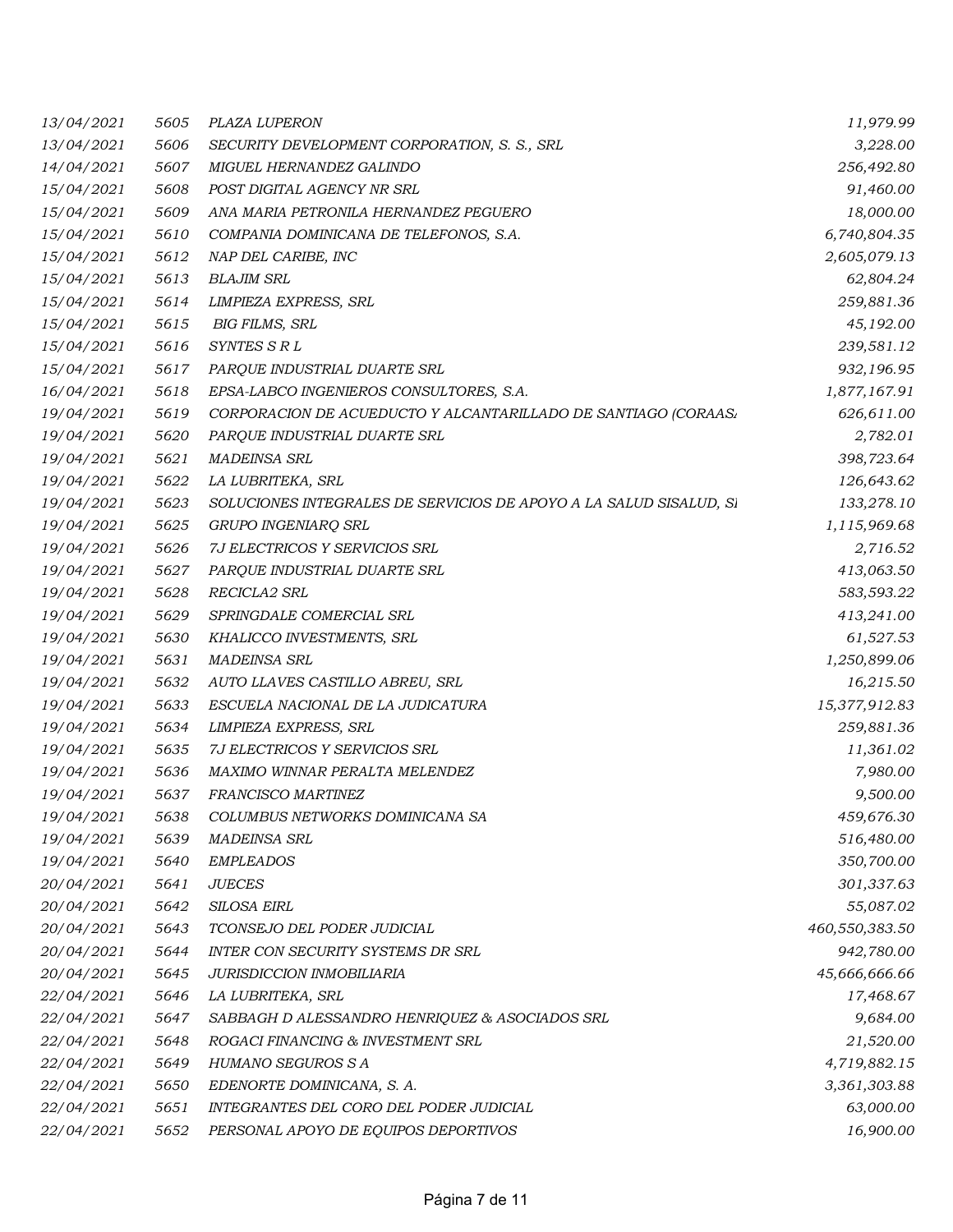| <i>22/04/2021</i> | 5653 | PERSONAL BENEFICIARIO DE AYUDA                                 | 252,161.36    |
|-------------------|------|----------------------------------------------------------------|---------------|
| 23/04/2021        | 5654 | JOHNNY DIONISIO VERAS ROJAS                                    | 5,130.00      |
| 23/04/2021        | 5655 | AGUA CRYSTAL, S. A.                                            | 131,877.10    |
| 23/04/2021        | 5656 | <b>EMPLEADOS</b>                                               | 213,000.00    |
| 23/04/2021        | 5657 | TROPICAL HOME CRUZ SRL                                         | 18,645.00     |
| 23/04/2021        | 5658 | BACHIPLANES MODERNOS, SRL                                      | 86,267.14     |
| 23/04/2021        | 5659 | NAP DEL CARIBE, INC                                            | 434,179.86    |
| 23/04/2021        | 5660 | <b>ILESA SRL</b>                                               | 328,083.33    |
| 23/04/2021        | 5661 | CORPORACION ESTATAL DE RADIO Y TELEVISION                      | 19,057.64     |
| 23/04/2021        | 5662 | EDESUR DOMINICANA, S. A.                                       | 5,458,820.93  |
| 23/04/2021        | 5663 | HUMANO SEGUROS S A                                             | 44,497,756.83 |
| 23/04/2021        | 5664 | MAXIMO WINNAR PERALTA MELENDEZ                                 | 7,315.00      |
| 23/04/2021        | 5665 | CONTAINER TRAILER SERVICES CTS SRL                             | 40,680.00     |
| 23/04/2021        | 5666 | SERVIDORES JUDICIALES                                          | 97,078,059.69 |
| 23/04/2021        | 5667 | ECOQUIMICA RLP SRL                                             | 185,828.50    |
| 23/04/2021        | 5668 | <b>MADEINSA SRL</b>                                            | 2,392,565.62  |
| 23/04/2021        | 5669 | VITALIA JARDINERIA SRL                                         | 345,924.88    |
| 23/04/2021        | 5670 | HUMANO SEGUROS S A                                             | 750,302.61    |
| 23/04/2021        | 5671 | LUIS ALBERTO REY                                               | 230,399.91    |
| 23/04/2021        | 5672 | GUSTAVO KONISZCZER                                             | 259,199.85    |
| 23/04/2021        | 5673 | PLADENT SRL                                                    | 950,000.00    |
| 23/04/2021        | 5674 | AMERIDENT GRUPO ODONTOLOGICO SRL                               | 43,700.00     |
| 23/04/2021        | 5675 | PAPELES COMERCIALES DIANA, SA                                  | 2,647,503.81  |
| 23/04/2021        | 5676 | SERVICIOS POPULAR DE SEGURIDAD S R L                           | 6,647,483.64  |
| 23/04/2021        | 5677 | BATISSA, SRL.                                                  | 150,306.95    |
| 23/04/2021        | 5678 | CONSTRUCCIONES PENYMARTE, SRL                                  | 1,116,822.15  |
| 23/04/2021        | 5679 | ROGACI FINANCING & INVESTMENT SRL                              | 79,086.00     |
| 26/04/2021        | 5680 | LIRU SERVICIOS MULTIPLES SRL                                   | 80,523.80     |
| 27/04/2021        | 5681 | UVRO SOLUCIONES EMPRESARIALES, SRL                             | 298,817.20    |
| 27/04/2021        | 5682 | <b>HYLSA</b>                                                   | 71,222.05     |
| 27/04/2021        | 5683 | <b>IMAUTOMECHANIX SRL</b>                                      | 120,027.80    |
| 27/04/2021        | 5684 | BELTREZ DECORAUTO SRL                                          | 37,386.44     |
| 27/04/2021        | 5685 | COOPERATIVA DE SERV Y PRODUCCION MULT COOFALCONDO INC          | 14,725.00     |
| 27/04/2021        | 5686 | CORPORACION DE ACUEDUCTO Y ALCANTARILLADO DE SANTIAGO (CORAAS. | 308,940.00    |
| 27/04/2021        | 5687 | SANTO DOMINGO MOTORS COMPANY, S. A.                            | 7,636.86      |
| 27/04/2021        | 5688 | JOSE SALVADOR ALMONTE HERNANDEZ O BELKY SALDIVAR DE LA CRUZ    | 7,500.00      |
| 27/04/2021        | 5689 | LUIS GERMAN ROSARIO GARCIA                                     | 5,400.00      |
| 27/04/2021        | 5690 | <b>BOLIVIA MELO SEGURA DE BALLAST</b>                          | 4,000.00      |
| 27/04/2021        | 5691 | PAUL BELLO NAVARRO                                             | 12,500.00     |
| 27/04/2021        | 5692 | THELMA ACOSTA BATISTA DE PEÑA                                  | 5,000.00      |
| 27/04/2021        | 5693 | PEDRO ANTONIO MANCEBO NIN                                      | 6,000.00      |
| 27/04/2021        | 5694 | ANDREA VICTORVINA FERNANDEZ ROJAS                              | 15,000.00     |
| 27/04/2021        | 5695 | SONIA ALTAGRACIA CEDEÑO                                        | 19,999.80     |
| 27/04/2021        | 5696 | NORBERTO REMIGIO GUERRERO NATERA                               | 11,500.00     |
| 27/04/2021        | 5697 | CARMELO CEDEÑO MEJIA                                           | 14,000.00     |
| 27/04/2021        | 5698 | CELESTE A. AYBAR DE VARGAS                                     | 5,499.90      |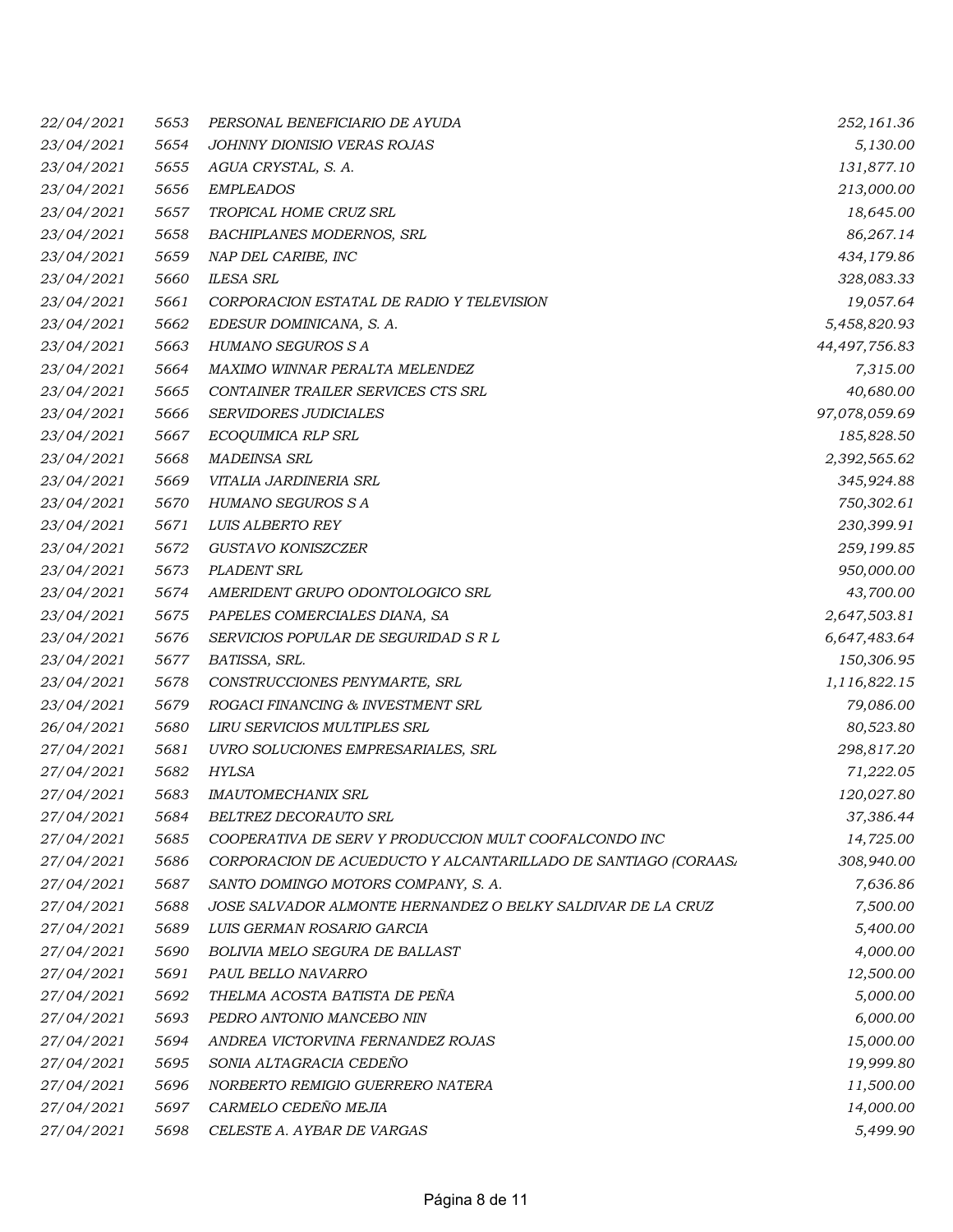| 27/04/2021 | 5699 | <b>FABIA ROQUE HERNANDEZ</b>                 | 10,000.00  |
|------------|------|----------------------------------------------|------------|
| 27/04/2021 | 5700 | ABEL GONZALEZ RAPOSO                         | 18,675.00  |
| 27/04/2021 | 5701 | MINERVA ALTAGRACIA PENA                      | 3,501.00   |
| 27/04/2021 | 5702 | JOSE RAMON DE LA CRUZ                        | 19,998.00  |
| 27/04/2021 | 5703 | SIQUIO NG DE LA ROSA                         | 35,000.00  |
| 27/04/2021 | 5704 | ADRIANO RONDON                               | 6,500.00   |
| 27/04/2021 | 5705 | BESTHEDA ANTONIA OLIVO FERNANDEZ             | 8,500.00   |
| 27/04/2021 | 5706 | ANTONIO ELAGUITO SERRATA JIMENEZ             | 6,750.00   |
| 27/04/2021 | 5707 | BERNARDA POLANCO LAMí,                       | 5,998.50   |
| 27/04/2021 | 5708 | ELVIS ALEJANDRO TORRES LLANO                 | 14,850.00  |
| 27/04/2021 | 5709 | GABRIEL ENMANUEL HURTADO SANTOS,             | 20,999.79  |
| 27/04/2021 | 5710 | ANIBAL CALVO ROMAN                           | 6,000.00   |
| 27/04/2021 | 5711 | AQUINO CUEVAS GONZALEZ                       | 7,200.00   |
| 27/04/2021 | 5712 | ADA YILDA FORTUNA REYES                      | 7,000.00   |
| 27/04/2021 | 5713 | PLINIO VICENTE MONTERO                       | 8,100.00   |
| 27/04/2021 | 5714 | SANTIAGO SIME                                | 7,999.20   |
| 27/04/2021 | 5715 | ELISABETH MARGARET BAEZ PEREZ                | 7,200.00   |
| 27/04/2021 | 5716 | RAFAEL ANTONIO SANTANA ALBUEZ                | 11,999.70  |
| 27/04/2021 | 5717 | FELIX SOSA MEJIA                             | 360,375.57 |
| 27/04/2021 | 5718 | NORXIN MODESTO ALONSO DIAZ                   | 43,000.00  |
| 27/04/2021 | 5719 | RAFAELA MONTILLA DE PEREZ                    | 6,000.00   |
| 27/04/2021 | 5720 | PASCUAL CABRAL SANTA                         | 4,050.00   |
| 27/04/2021 | 5721 | JOSE ALT. BAEZ PIMENTEL                      | 3,750.00   |
| 27/04/2021 | 5722 | ALBERTO CHAHIN MUFFDY                        | 24,000.00  |
| 27/04/2021 | 5723 | <b>FULGENCIO MARCELO ABREU</b>               | 20,000.00  |
| 27/04/2021 | 5724 | PARROQUIA SAN FRANCISCO JAVIER               | 6,000.00   |
| 27/04/2021 | 5725 | BIENVENIDO CONCEPCION HERNANDEZ              | 40,000.00  |
| 27/04/2021 | 5726 | NIDIA ALTAGRACIA BORGES                      | 48,400.00  |
| 27/04/2021 | 5727 | YSIDRO SANCHEZ NUÑEZ                         | 16,706.25  |
| 27/04/2021 | 5728 | PAULINO AMILCAR REYES ROSARIO                | 14,787.00  |
| 27/04/2021 | 5729 | <b>BORIS RAMON TEJEDA LORA</b>               | 6,930.00   |
| 27/04/2021 | 5730 | CONFECCIONES IRIS SRL                        | 59,325.00  |
| 27/04/2021 | 5731 | SERVICIOS EMPRESARIALES CANAAN SRL           | 82,264.00  |
| 27/04/2021 | 5732 | GLODINET SRL                                 | 90,174.00  |
| 27/04/2021 | 5733 | <b>EMPLEADOS</b>                             | 267,500.00 |
| 27/04/2021 | 5734 | <b>IMAUTOMECHANIX SRL</b>                    | 10,222.00  |
| 27/04/2021 | 5735 | <b>SILOSA EIRL</b>                           | 98,845.91  |
| 27/04/2021 | 5736 | CLEAN STOP SRL                               | 25,714.57  |
| 27/04/2021 | 5737 | COMPANIA DE LUZ Y FUERZA DE LAS TERRENAS S A | 3,324.48   |
| 27/04/2021 | 5738 | CONSORCIO DE TARJETAS DOMINICANAS S A        | 50,445.00  |
| 27/04/2021 | 5739 | SANTO DOMINGO MOTORS COMPANY, S. A.          | 6,999.33   |
| 27/04/2021 | 5740 | CANGE INSDUSTRIAL EIRL                       | 11,554.25  |
| 27/04/2021 | 5741 | ROMAN PAREDES INDUSTRIAL SRL                 | 8,023.00   |
| 27/04/2021 | 5742 | INVERSIONES YANG, SRL                        | 196,095.68 |
| 27/04/2021 | 5743 | FL BETANCES & ASOCIADOS, SRL                 | 6,241.25   |
| 27/04/2021 | 5744 | <b>IMAUTOMECHANIX SRL</b>                    | 50,518.20  |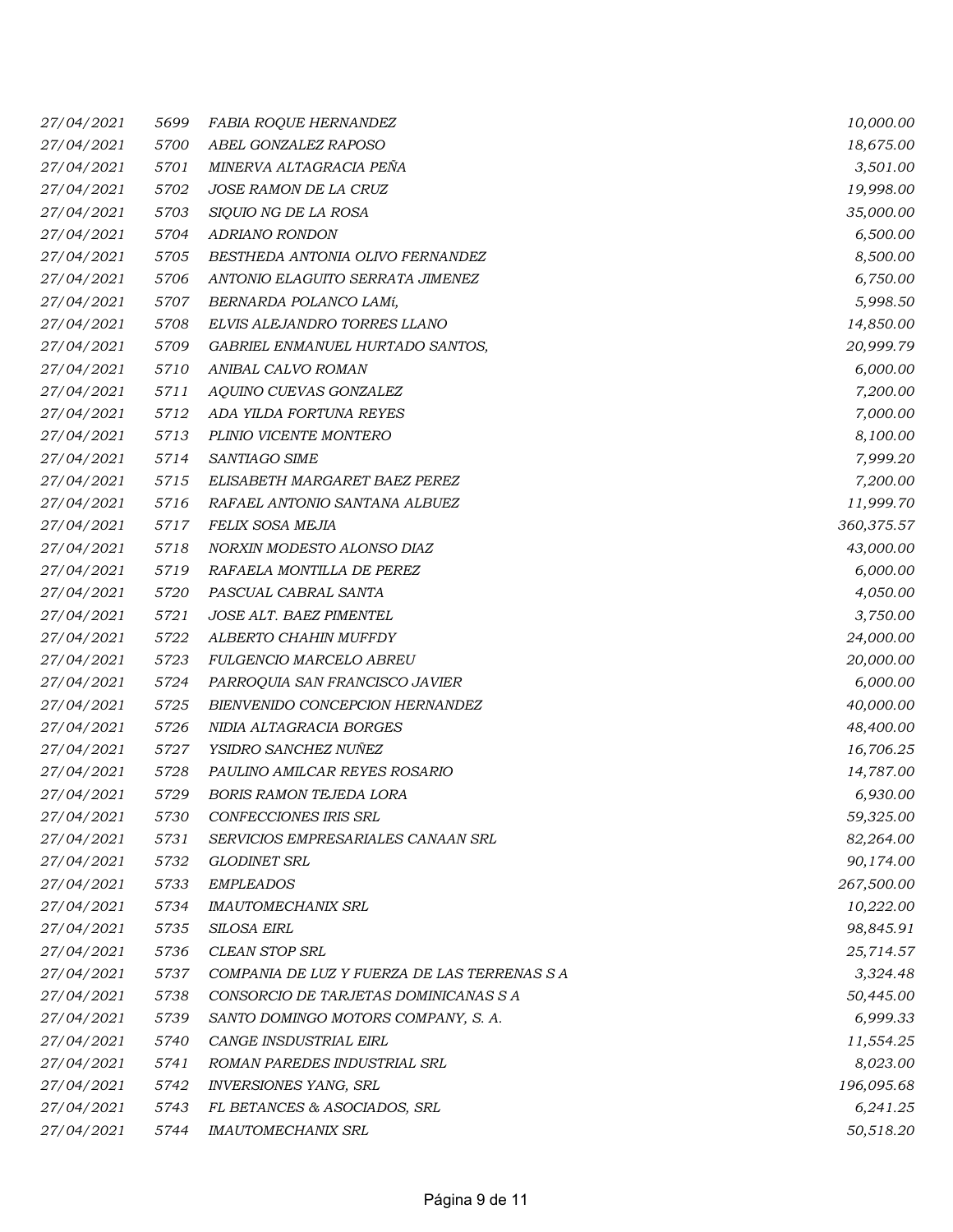|            | TOTAL RD\$ |                                                     | 750,843,218.61 |
|------------|------------|-----------------------------------------------------|----------------|
| 30/04/2021 | 5767       | PASANTIAS DIRECCION DE ANALISIS Y POLITICA PUBLICAS | 30,000.00      |
| 30/04/2021 | 5766       | AYUNTAMIENTO SANTO DOMINGO ESTE                     | 19,494.00      |
| 30/04/2021 | 5765       | AGENCIAS GENERALES SRL                              | 10,006.80      |
| 30/04/2021 | 5764       | MAGNA MOTORS, S. A.                                 | 22,535.70      |
| 30/04/2021 | 5763       | PSICOLOGOS                                          | 135,630.00     |
| 29/04/2021 | 5762       | PROCESADORA DE AGUA BRITO, SRL                      | 1,681.50       |
| 29/04/2021 | 5761       | MEDIAEXPRESS.COM.DO, SRL                            | 69,940.00      |
| 29/04/2021 | 5760       | <b>CLEAN STOP SRL</b>                               | 51,584.17      |
| 29/04/2021 | 5759       | SIMON DE JESUS PAULINO                              | 9,500.00       |
| 29/04/2021 | 5758       | MAGNA MOTORS, S. A.                                 | 15,640.18      |
| 29/04/2021 | 5757       | <b>HYLSA</b>                                        | 34,002.79      |
| 29/04/2021 | 5756       | GTG INDUSTRIAL SRL                                  | 540,096.61     |
| 29/04/2021 | 5755       | <b>BIG FILMS, SRL</b>                               | 90,384.00      |
| 27/04/2021 | 5754       | EDITORA LISTIN DIARIO S A                           | 37,342.72      |
| 27/04/2021 | 5753       | AUTO LLAVES CASTILLO ABREU, SRL                     | 16,462.80      |
| 27/04/2021 | 5752       | PSICOLOGOS                                          | 31,680.00      |
| 27/04/2021 | 5751       | ELBIO MIGUEL MOREAUX VERAS                          | 6,440.68       |
| 27/04/2021 | 5750       | SELER INDUSTRIAL S R L                              | 60,003.00      |
| 27/04/2021 | 5749       | VANESSA ALFONSINA ALIFONSO DE PUJOLS                | 91,889.10      |
| 27/04/2021 | 5748       | CRISTIAN DE JESUS POLANCO MEJIA                     | 43,200.00      |
| 27/04/2021 | 5747       | RAFAELINA JACQUELINE ROA DIAZ                       | 43,200.00      |
| 27/04/2021 | 5746       | <b>JUECES</b>                                       | 136,560.44     |
| 27/04/2021 | 5745       | LIMPIEZA EXPRESS, SRL                               | 259,881.36     |

#### ANEXO 07

## RELACION NOTAS DE DEBITOS MES DE ABRIL 2021

| <b>FECHA</b>      | NUM. | <b>DESCRIPCION</b>                                            | VALOR RD\$   |
|-------------------|------|---------------------------------------------------------------|--------------|
| 30/04/2021        | 587  | CARGO POR CONSUMO TARJETA DE CREDITO                          | 9,202.90     |
| <i>30/04/2021</i> | 588. | CARGO POR CONSUMO DE COMBUSTIBLE AUTORIZADO FLOTILLA          | 1,119,151.04 |
| <i>30/04/2021</i> | 589  | CARGO POR COMISIÓN MANEJO DE CUENTA CORRESPONDIENTE AL MES DE | 175.00       |
| <i>30/04/2021</i> | 590  | CARGO POR COMISION 0.15% CORRESPONDIENTE AL MES DE ABRIL 2021 | 447,767.36   |
|                   |      | TOTAL RD\$                                                    | 1,576,296.30 |